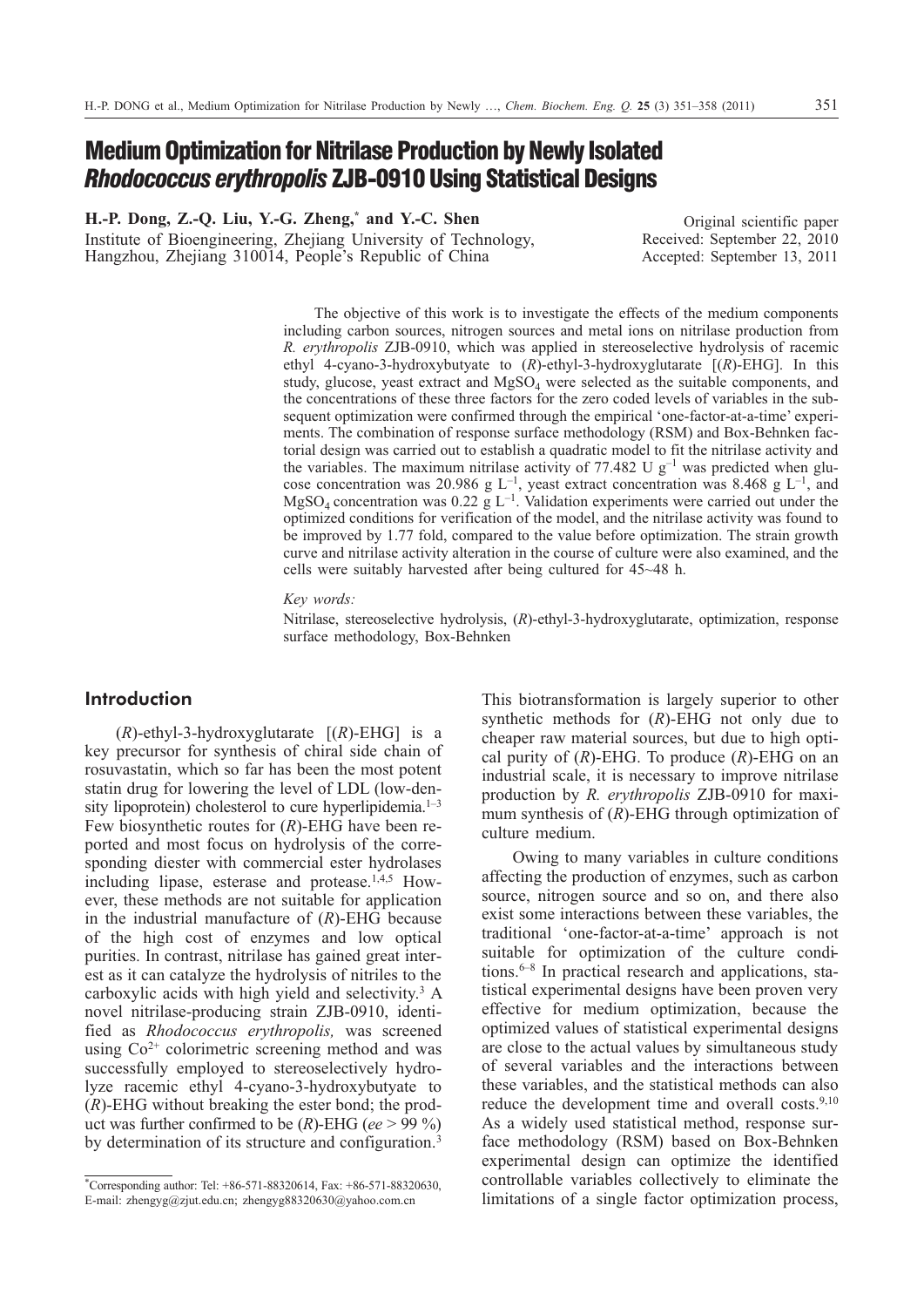and build the models to study the interaction between the variables in a shorter time and at lower cost.6,11 Box-Behnken design is always adopted to fit a second order polynomial by a least squares technique, which produces an equation to demonstrate how the test variables affect the response.

In this study, the 'one-factor-at-a-time' approach and RSM based on Box-Behnken design were combined to optimize the culture conditions for the production of nitrilase from *R. erythropolis* ZJB-0910. Three medium components including glucose, yeast extract and  $MgSO<sub>4</sub>$  were selected as independent variables, while the specific nitrilase activity was chosen as the response value. In addition, the time courses of strain growth and nitrilase activity alteration were also intensively investigated.

# **Materials and methods**

### Chemicals

Ethyl 4-cyano-3-hydroxybutyate was presented from Donggang Pharmaceuticals (Zhejiang, China). (*R*)-EHG (*ee* > 99 %) was prepared in our laboratory. All other chemicals were of analytical grade and commercially available.

#### Microorganism and culture conditions

*R. erythropolis* ZJB-0910 was isolated in our lab, and deposited in the China Center for Type Culture Collection (CCTCC M 209244, Wuhan, China).3 The microorganism was incubated aerobically at 30 °C for 48 h in the initial medium with the composition (in g  $L^{-1}$ ): 10, glucose; 5, yeast extract; 0.2,  $MgSO_4 \cdot 7H_2O$ ; 0.5,  $K_2HPO_4$ ; 0.5,  $KH_2PO_4$ . The cells were harvested by centrifugation under  $4^{\circ}$ C at 9000  $\cdot$  g for 10 min, and washed with saline (0.85 %), the remaining wet cells were stored at 4 °C for further use.

#### Optimization of culture conditions by one-factor-at-a-time approach

The selection of medium components including carbon sources, nitrogen sources and metal ions were investigated through the traditional 'one-factor-at-a-time' approach. Various carbon sources, nitrogen sources and metal ions were tested in this study. The ingredients of carbon sources, nitrogen sources and metal ions were replaced by varied factors, while other ingredients were kept unchanged. The biomass of the cells was calculated by the dry cell mass (DCM) in 1 L fermentation broth.

#### Experimental design and optimization by RSM

Based on the previous experiment, glucose, yeast extract and  $MgSO<sub>4</sub>$  were confirmed as three suitable ingredients of the medium. A Box-Behnken factorial design with three factors and three levels including three replicates at the centre point was used for fitting a second-order response surface. The factors and their values in three levels were shown in Table 1. The uncoded value of each variable  $(X_i)$  was deduced from the real value of variable  $(x_i)$  by equation  $X_i = (x_i - x_{i0})/\Delta x_i$ , of which  $i = 1, 2, 3; x_{i0}$  was the value of variables at zero level; and  $\Delta x_i$  was the step length of the variables. The relationships and interrelationships of the variables were determined by fitting the second-order polynomial equation as below:

$$
Y = a_0 + a_1X_1 + a_2X_2 + a_3X_3 + a_{11}X_1^2 + a_{22}X_2^2 +
$$
  
+ 
$$
a_{33}X_3^2 + a_{12}X_1X_2 + a_{13}X_1X_3 + a_{23}X_2X_3
$$
 (1)

Where *Y* is the specific nitrilase activity of the cells (U  $g^{-1}$  DCM);  $X_1$  is the uncoded value of glucose concentration;  $X_2$  is the uncoded value of yeast extract concentration;  $X_3$  is the uncoded value of  $MgSO_4$  concentration;  $a_0$  is a constant;  $a_1$ ,  $a_2$  and  $a_3$ are linear coefficients;  $a_{11}$ ,  $a_{22}$  and  $a_{33}$  are squared coefficients; and  $a_{12}$ ,  $a_{13}$  and  $a_{23}$  are interaction coefficients. The coefficients were calculated and analyzed using Design Expert software (Version 8.0.1, Stat-Ease Inc., USA). The response surface graphs were plotted to determine their optimum levels for maximal nitrilase activity.

Table 1 – *Factors and levels for response surface by Box-Behnken design*

|                                                 | Coded                   | Levels |     |     |
|-------------------------------------------------|-------------------------|--------|-----|-----|
| Independent variables                           | symbols $\vert$ $\vert$ |        |     |     |
| Glucose concentration (g $L^{-1}$ )             | $X_1$                   | 15     | 20  | 25  |
| Yeast extract concentration (g $L^{-1}$ ) $X_2$ |                         |        |     | 10  |
| $MgSO4 concentration (g L-1)$                   |                         | 0.1    | 0.2 | 0.3 |

### *R. erythropolis* ZJB-0910 growth and cellular activity alteration

The microorganism was aerobically incubated at 30 °C in the optimized medium components. The cells were harvested at intervals during the culture time. The biomass of the strain and specific activity of the nitrilase were determined at each time point.

#### Enzymatic activity assay

The bioconversion was performed at 30 °C in 50-mL Erlenmeyer flasks on a rotary shaker at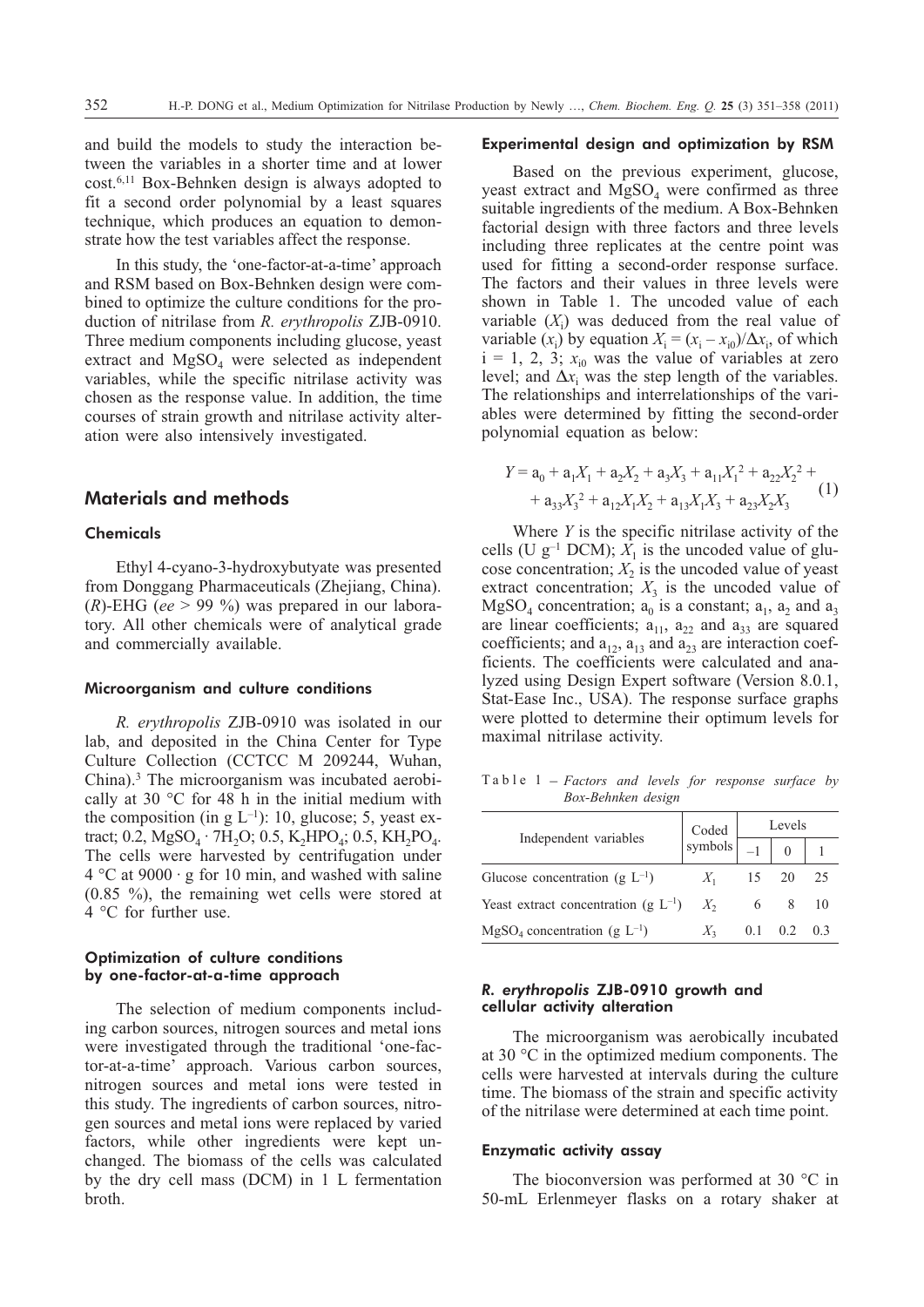180 rpm. The reaction mixture (10 mL) consisted of 0.016 g DCM resting cells in 20 mmol  $L^{-1}$  sodium phosphate buffer (pH 7.5), and 0.032 g substrate was added to initialize the reaction. After 30 min, samples (1 mL each) of the reaction media were withdrawn and analyzed by high performance liquid chromatography (HPLC).3 A LC-10AS instrument (Shimadzu, Japan) equipped with a hypersil ODS C18 column (250 mm · 4.6 mm, 5  $\mu$ m) and a UV-detector (Spd-10A Vp plus; Shimadzu) was used. The mobile phase solution was composed of acetonitrile and  $0.5\%$  (v/v) aqueous triethylamine solution  $(1:4, v/v)$ , the flow rate and the detection wavelength were set as 1 mL min–1 and 260 nm, respectively. One unit of nitrilase activity was defined as the amount of enzyme that catalyzed the formation of 1  $\mu$ mol (*R*)-EHG per minute under the experimental conditions described above. The relative activity is calculated by comparison with the maximal activity (100 %) in each experiment.

## **Results and discussion**

#### Medium optimization by one-factor-at-a-time approach

#### *Suitable carbon source selection*

Carbon source is the most important medium component in the period of growing and metabolic processes of the microorganism. Therefore, the effects of various organic and inorganic carbon sources on the nitrilase production by *R. erythropolis* ZJB-0910 were investigated first. As shown in Fig. 1, the biomass and nitrilase production from *R. erythropolis* ZJB-0910 alterations were associ-



*activity of R. erythropolis ZJB-0910. Biomass (*-*), specific activity (-), relative activity (-). Other culture conditions: 5 g*  $L^{-1}$  *yeast extract,* 0.5 g  $L^{-1}$   $KH_{2}PO_{4}$ , 0.5 g  $L^{-1}$   $K_{2}HPO_{4}$ , *30 °C, initial pH, 100 mL nutrient solution in 500 mL flask.*

ated with changes in different carbon sources (10 g  $L^{-1}$ ). Among these carbon sources, acetate and citrate produce lower biomass and nitrilase activity; by contrast, although fructose and glycerol supported more strain growth, they could not produce more nitrilase activity than other carbon sources; the highest nitrilase activity (42.5 U  $g^{-1}$  DCM) was produced by *R. erythropolis* ZJB-0910 in the presence of glucose, which also produced rather high biomass (3.56 g DCM  $L^{-1}$ ). Therefore, in this study, glucose was selected as the most suitable carbon source. And 20 g  $L^{-1}$  of glucose was further confirmed as the suitable concentration by investigating the effect of glucose concentration on biomass and nitrilase activity (Fig. 2), and such glucose concentration was selected as the zero coded level of glucose in the RSM experiments.



*nitrilase activity of R. erythropolis ZJB-0910. Biomass (*-*), relative activity*  $(\Box)$ . Other culture conditions: 5 g L<sup>-1</sup> yeast ex*tract, 0.5 g L<sup>-1</sup> KH<sub>2</sub>PO<sub>4</sub>, 0.5 g L<sup>-1</sup> K<sub>2</sub>HPO<sub>4</sub>, 30 °C, initial pH, 100 mL nutrient solution in 500 mL flask.*

#### *Suitable nitrogen source selection*

As one of the major ingredients in the culture mediums, the effects of various nitrogen sources  $(5 \text{ g } L^{-1})$  including organic, inorganic nitrogen sources and both combinations on biomass and nitrilase production were investigated in this study. As shown in Fig. 3, the lowest biomass and nitrilase activity were observed when  $(NH<sub>4</sub>)$ <sub>2</sub>SO<sub>4</sub> was used as the nitrogen source; in contrast, the organic nitrogen sources such as yeast extract, beef extract and peptone favored more cell mass and nitrilase activity; however, when each organic nitrogen source was mixed with  $(NH_4)_2SO_4$  by an equal percentage to be added in the culture medium, both the biomass and nitrilase activity dropped at certain degrees compared to the corresponding sole organic nitrogen source, indicating that the inorganic nitro-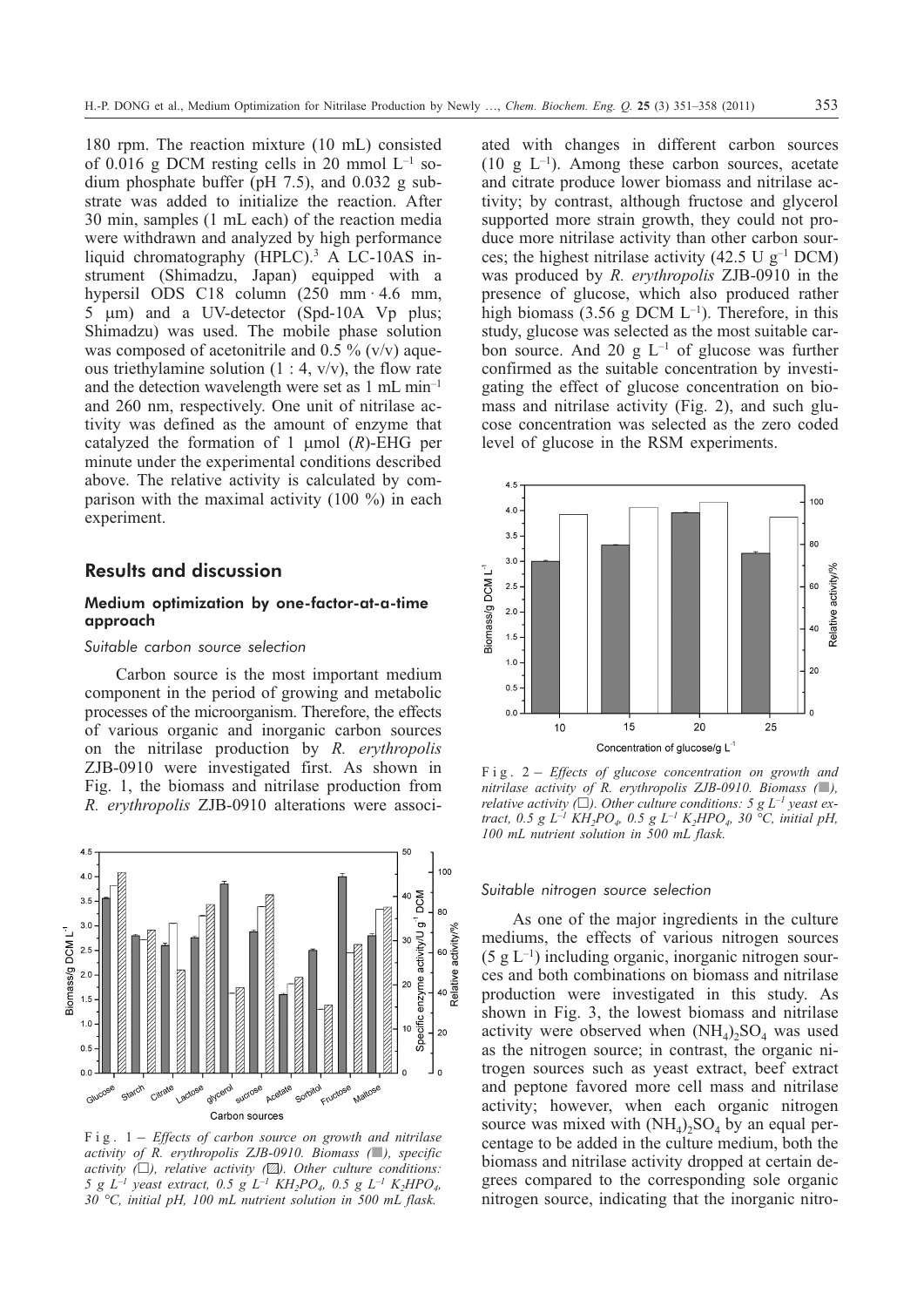

*activity of R. erythropolis ZJB-0910. Biomass (*-*), specific activity* ( $\Box$ ), relative activity ( $\Box$ ). Other culture conditions: 20 g L<sup>-1</sup> *glucose, 0.5 g L<sup>-1</sup> KH<sub>2</sub>PO<sub>4</sub>, 0.5 g L<sup>-1</sup> K<sub>2</sub>HPO<sub>4</sub>, 30 °C, initial pH, 100 mL nutrient solution in 500 mL flask.*

gen source did not support the cell growth and nitrilase production. The results showed that the highest biomass (3.85 g DCM  $L^{-1}$ ) and nitrilase activity (51.5 U  $g^{-1}$  DCM) were produced when yeast extract was used as nitrogen source, so it was chosen as the suitable nitrogen source for further study. Thereafter, as shown in Fig. 4, the concentration of yeast extract was examined and  $8 \text{ g L}^{-1}$  of yeast extract was selected as the zero coded level in the RSM experiments.



*and nitrilase activity of R. erythropolis ZJB-0910. Biomass*  $($ **)**, relative activity  $($  $\Box)$ . Other culture conditions: 20 g  $L^{-1}$ *glucose, 0.5 g L<sup>-1</sup> KH<sub>2</sub>PO<sub>4</sub>, 0.5 g L<sup>-1</sup> K<sub>2</sub>HPO<sub>4</sub>, 30 °C, initial pH, 100 mL nutrient solution in 500 mL flask.*

## Effects of metal ions on nitrilase production and biomass

Traces of metal ions are always regarded as the activators supporting cell growth and enzymatic production. In this study, the effects of various metal ions  $(0.2 \text{ g L}^{-1})$  on biomass and nitrilase activity were also investigated. The medium without addition of metal ion was taken as the control, and the other ingredients were unchanged. As shown in Fig. 5, except the addition of  $Mg^{2+}$  supporting the biomass and nitrilase production, the other metal ions were confirmed to inhibit the cell growth and nitrilase activity at various degrees, especially as Ni<sup>2+</sup> was added, the growth of *R. erythropolis* ZJB-0910 was almost inhibited during the culture process. The results indicated that the addition of  $Mg^{2+}$  could slightly increase biomass and nitrilase production, so 0.2 g  $L^{-1}$  of Mg<sup>2+</sup> was selected as the zero coded level in the RSM experiments.



*of R. erythropolis ZJB-0910. Biomass (*-*), specific activity (-), relative activity (-). Other culture conditions: 20 g L–1 glucose, 8gL–1 yeast extract, 0.5 g L–1 KH2PO4, 0.5 g L–1 K2HPO4, 30 °C, initial pH, 100 mL nutrient solution in 500 mL flask.*

### Optimization of the nitrilase production by RSM

As shown in Table 2, 15 experimental runs with different combinations of three factors were carried out to optimize the nitrilase production. The results showed that the minimum specific nitrilase activity of 48.3 U  $g^{-1}$  DCM was observed in run 1 under the conditions of 15 g  $L^{-1}$  of glucose, 6 g L<sup>-1</sup> of yeast extract and 0.2 g L<sup>-1</sup> of Mg<sup>2+</sup>; on the other hand, the maximum specific activity of 77.4 U g<sup>-1</sup> DCM was achieved in run 14 (20 g  $L^{-1}$  of glucose, 8 g  $L^{-1}$  of yeast extract and 0.2 g  $L^{-1}$  of  $Mg^{2+}$ ). By applying multiple regression analysis on the experimental data (uncoded values) in Table 2, the following second-order polynomial equation was found to best explain the nitrilase production from *R. erythropolis* ZJB-0910, and the second-order polynomial coefficients were calculated and analyzed using the Design Expert 8.0.1 software: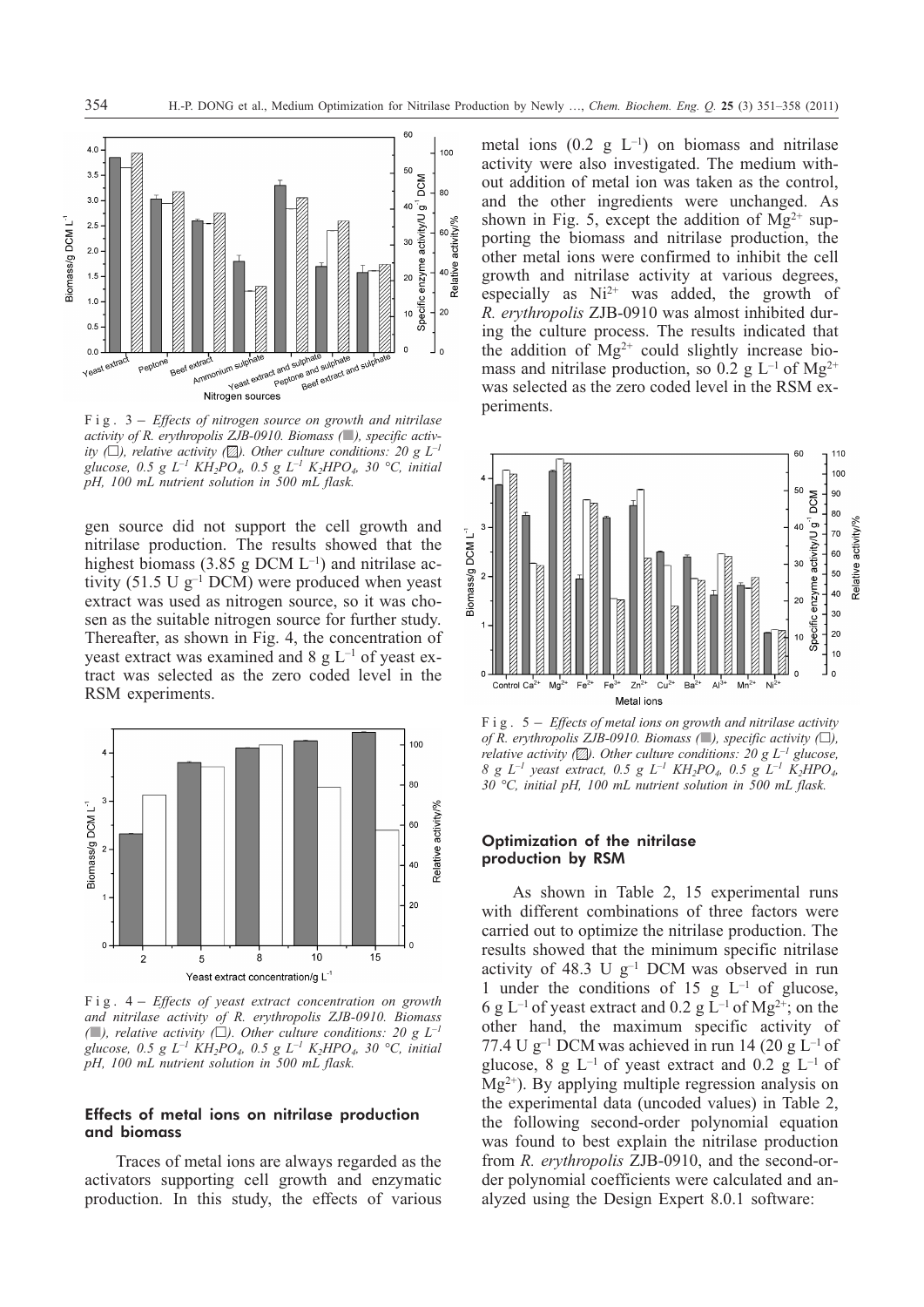| Std              | Run            | $X_1$                                 | $X_2$                                       | $X_3$                                 | Specific activity<br>$(U g^{-1} DCM)$ |  |
|------------------|----------------|---------------------------------------|---------------------------------------------|---------------------------------------|---------------------------------------|--|
|                  |                | Glucose concentration<br>$(g L^{-1})$ | Yeast extract concentration<br>$(g L^{-1})$ | $MgSO4$ concentration<br>$(g L^{-1})$ |                                       |  |
| $\mathbf{1}$     | $10\,$         | 25                                    | $8\,$                                       | 0.1                                   | $63.5 \pm 0.85$                       |  |
| $\mathfrak{2}$   | 5              | 20                                    | $\sqrt{6}$                                  | 0.1                                   | $56.5 \pm 0.92$                       |  |
| $\mathfrak{Z}$   | $\mathfrak{Z}$ | 25                                    | 6                                           | 0.2                                   | $56.7 \pm 1.06$                       |  |
| 4                | 13             | 20                                    | $\,$ 8 $\,$                                 | 0.2                                   | $75.6 \pm 0.98$                       |  |
| 5                | $\overline{2}$ | 15                                    | 10                                          | 0.2                                   | $54.6 \pm 0.76$                       |  |
| 6                | 6              | 20                                    | 6                                           | 0.3                                   | $65.9 \pm 1.15$                       |  |
| $\boldsymbol{7}$ | 12             | 25                                    | $\,$ 8 $\,$                                 | 0.3                                   | $66.2 \pm 1.37$                       |  |
| $\,$ 8 $\,$      | $8\,$          | 20                                    | $10\,$                                      | 0.3                                   | $69.5 \pm 0.85$                       |  |
| 9                | 15             | 20                                    | $\,8\,$                                     | 0.2                                   | $76.2 \pm 1.28$                       |  |
| 10               | $\mathbf{1}$   | 15                                    | 6                                           | 0.2                                   | $48.3 \pm 1.12$                       |  |
| 11               | 11             | 15                                    | 8                                           | 0.3                                   | $58.4 \pm 1.32$                       |  |
| 12               | $\tau$         | 20                                    | 10                                          | 0.1                                   | $66.2 \pm 1.25$                       |  |
| 13               | $\overline{4}$ | 25                                    | $10\,$                                      | 0.2                                   | $65.7 \pm 1.36$                       |  |
| 14               | 14             | 20                                    | $\,$ 8 $\,$                                 | 0.2                                   | $77.4 \pm 1.53$                       |  |
| 15               | $\overline{9}$ | 15                                    | $\,$ 8 $\,$                                 | 0.1                                   | $55.4 \pm 1.26$                       |  |

Table 2 – *Box-Behnken design and the results of the experiment*

$$
Y = -294.075 + 18.718X_1 + 35.788X_2 ++ 215.125X_3 - 0.458X_1^2 - 2.156X_2^2 - (2)- 415X_3^2 + 0.068X_1X_2 - 0.3X_1X_3 - 3.125X_2X_3
$$

Analysis of variance (ANOVA) was performed to determine the accuracy and significance of the model, and the results were presented in Table 3. The *P*-values less than 0.05 suggest the significant model terms, and the corresponding coefficient will be more significant as it is smaller.<sup>12,13</sup> In this case, the significant model was established attributing to the model *F*-value of 103.71, which was significant due to the *P*-value of  $\leq 1.0 \cdot 10^{-4}$ . As to the first order, it was found that glucose, yeast extract and  $MgSO<sub>4</sub>$  had significant effect on nitrilase production; all the second orders of the three variables were significant to the model; however, the interactions between these three variables were found to be insignificant to the model. It was showed that the lack of fit test was insignificant due to the value of 1.561, so the model was supposed to be adequate for prediction within selected variables range. The *R*<sup>2</sup> value of 0.995 indicated that only about 0.5 % of the variation was unable to be explained, and the model was confirmed to be significant. A relatively low coefficient of variation (CV) of 2.21 suggested better precision and reliability of the experiments.

Table 3 – *Analysis of variables (ANOVA) for the regressive equation*

| Source      | df             | Sum of<br>squares | Mean of<br>squares | F value | $P$ -value<br>Prob > F |
|-------------|----------------|-------------------|--------------------|---------|------------------------|
| Model       | 9              | 1047.732          | 116.415            | 103.710 | $1.0 \cdot 10^{-4}$    |
| $X_1$       | $\mathbf{1}$   | 154.001           | 154.001            | 137.195 | $1.0 \cdot 10^{-4}$    |
| $X_2$       | $\mathbf{1}$   | 129.605           | 129.605            | 115.461 | $1.0 \cdot 10^{-4}$    |
| $X_{3}$     | 1              | 26.281            | 26.281             | 26.281  | $4.7 \cdot 10^{-3}$    |
| $X_1X_2$    | 1              | 1.823             | 1.823              | 1.624   | 0.259                  |
| $X_1X_3$    | 1              | 0.09              | 0.09               | 0.08    | 0.788                  |
| $X_2X_3$    | $\mathbf{1}$   | 1.563             | 1.563              | 1.392   | 0.291                  |
| $X_1^2$     | $\mathbf{1}$   | 484.071           | 484.071            | 431.243 | $1.0 \cdot 10^{-4}$    |
| $X_2^2$     | $\mathbf{1}$   |                   | 274.673 274.673    | 244.698 | $1.0 \cdot 10^{-4}$    |
| $X_3^2$     | 1              | 63.591            | 63.591             | 56.651  | $7.0 \cdot 10^{-4}$    |
| Residual    | 5              | 5.613             | 1.123              |         |                        |
| Lack of fit | 3              | 3.933             | 1.310              | 1.561   | 0.414                  |
| Pure error  | $\overline{2}$ | 1.68              | 0.84               |         |                        |
| Total       | 14             | 1053.344          |                    |         |                        |

Coefficient of variation  $(CV) = 2.21$ ;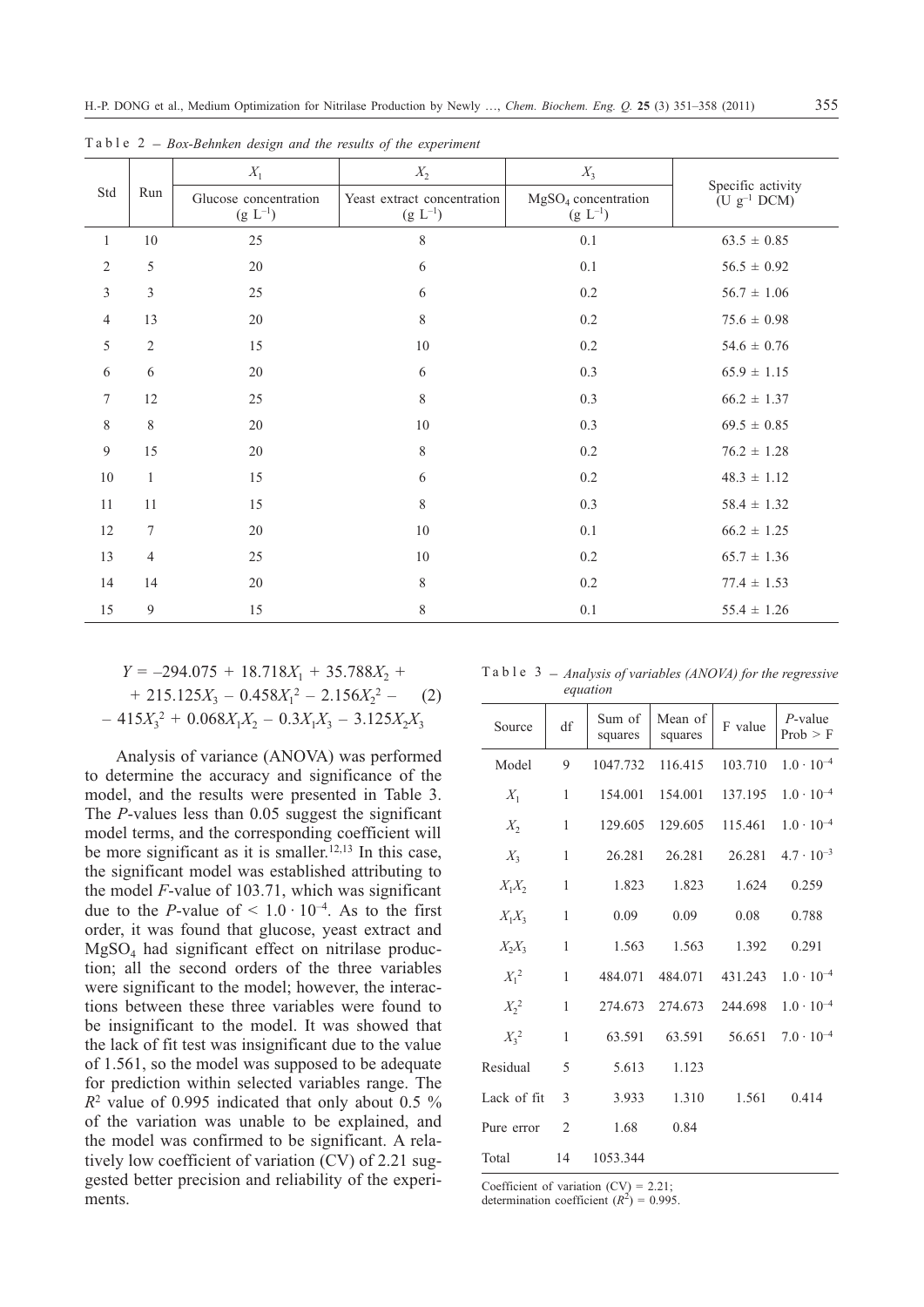Three-dimensional response surface plots were constructed through plotting the specific nitrilase activity on the Z-axis against two independent variables, and another variable was fixed at a middle level. Fig. 6 showed the response and contour curves for glucose, yeast extract and  $MgSO<sub>4</sub>$ . The effects of glucose and yeast extract on the nitrilase production were shown in Fig.  $6(a)$ , while MgSO<sub>4</sub> concentration was fixed at  $0.2$  g L<sup>-1</sup>. The results showed that the nitrilase activity improved as the glucose concentration increased from 15 g  $L^{-1}$  to about 20 g  $L^{-1}$ , then it dropped with the carbon source continued increasing, indicating that the excessive glucose inhibited nitrilase production;7 and it maintained the same variation trend with yeast extract, the nitrilase activity raised as the concentration of yeast extract increased from 6.0 g  $L^{-1}$  to about 8.0 g  $L^{-1}$ , while it decreased as the concentration of yeast extract continued to increase. From the analysis by Design-Expert software, it was suggested that the optimal glucose concentration was  $20-21$  g  $L^{-1}$ , and the optimal yeast extract concentration was 8.0–8.5 for the nitrilase production. In addition, Fig. 6(b) and Fig. 6(c) also presented the effects of yeast extract and  $MgSO<sub>4</sub>$ ,  $MgSO<sub>4</sub>$  and glucose on the nitrilase production. Among these three factors, glucose had the most powerful effect on the nitrilase production from *R. erythropolis* ZJB-0910, yeast extract as the secondary, and the ion of  $Mg^{2+}$  as the least. This order of effects agrees with the general orders of effects of medium components on nitrilase production. Based on the model, the optimum medium composition was obtained with 20.986 g  $L^{-1}$  of glucose, 8.468 g  $L^{-1}$ of yeast extract and  $0.220 \text{ g L}^{-1}$ of MgSO<sub>4</sub>. In comparison with the obtained culture conditions for nitrilase from other strains by RSM method, appropriately increasing yeast extract concentration was helpful to the nitrilase production from *R. erythropolis* ZJB-0910.<sup>7</sup> The addition of  $Mg^{2+}$ ion supported the nitrilase production in the study, this was inconsistent with the results in other studies that metal ions showed negative or few effects on nitrilase activity.7,14,26 Under the optimized conditions, the nitrilase activity was predicted to be 77.482 U  $g^{-1}$  DCM. The validation experiments were carried out in 5 replicates under the optimum conditions, and the average nitrilase activity of 75.235 U g–1 DCM was close to the predicted value, which affirmed the rationality of the model. The results showed that the medium optimization produced an evident increase by 1.77-fold in the nitrilase activity compared to that before optimization.

*R. erythropolis* ZJB-0910, a nitrilase-producing strain, is firstly reported to stereoselectively hydrolyze racemic  $\beta$ -hydroxy aliphatic nitrile to chiral  $\beta$ -hydroxy aliphatic acid without breaking the ester



*effects of glucose and yeast extract on nitrilase activity at Mg2+ coded level of zero; (b) Three-dimensional contour plots showing the effects of yeast extract and Mg2+ on nitrilase activity at glucose coded level of zero; (c) Three-dimensional contour plots showing the effects of Mg2+ and glucose on nitrilase activity at yeast extract coded level of zero.*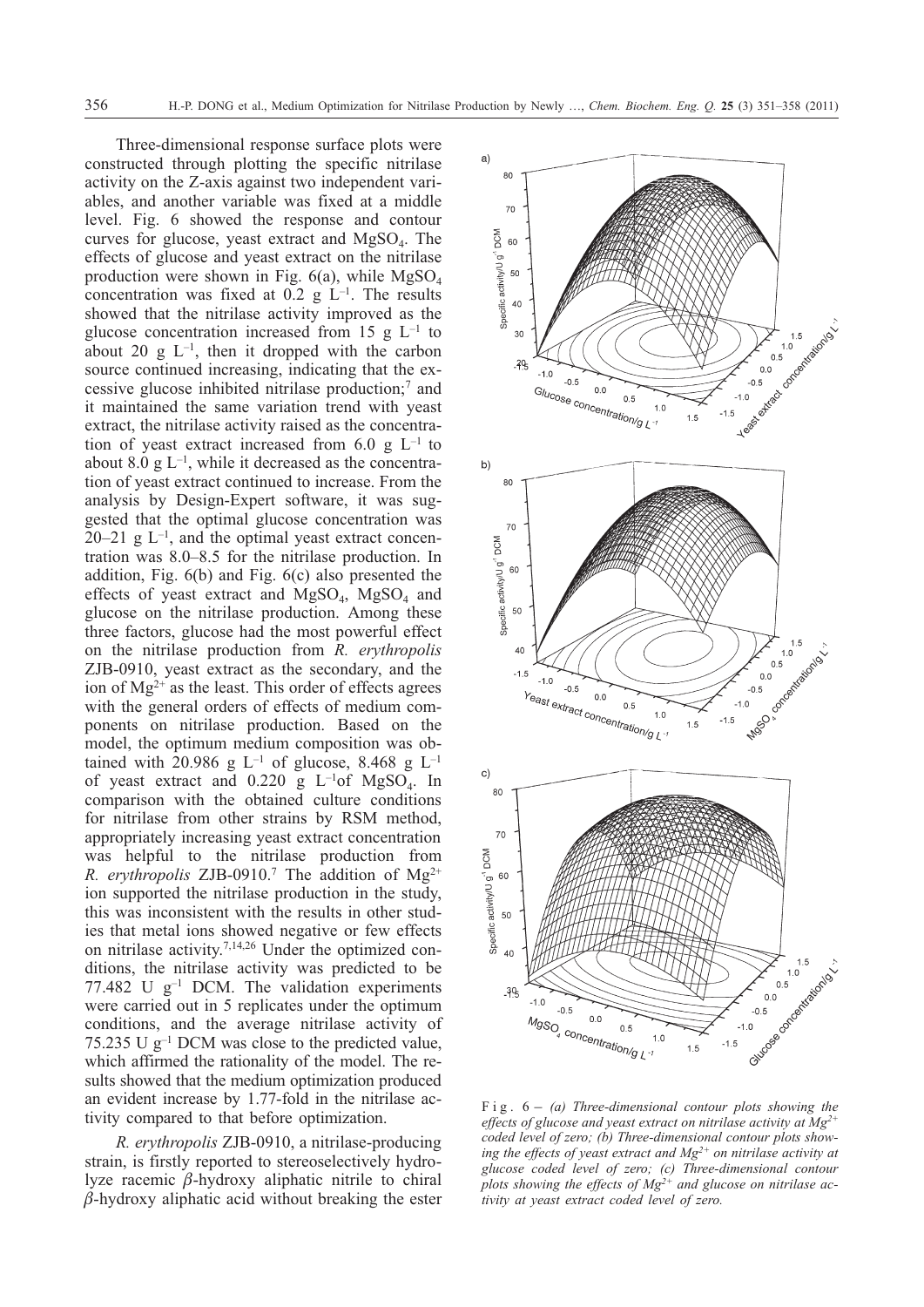bond of the substrate, which is accepted as difficult to realize because few enzymes show chiral recognition toward  $\beta$ -hydroxy nitriles bearing a remote chiral center from the reacting cyano moiety.15,16 In addition, the synthesized product of (*R*)-EHG is a novel and promising precursor for preparation of rosuvastatin, which is a potent LDL-lowering drug with good sales prospects.<sup>1,17</sup>

In order to improve the yield of (*R*)-EHG and realize its industrial manufacture, the nitrilase activity enhancement through optimization of culture medium components is the first priority.7 Using conventional techniques such as the 'one-factor-at-a-time' method to perform the optimization is extremely laborious and time consuming.<sup>18,19</sup> Moreover, such methods can not guarantee the determination of optimum conditions, and detect synergistic interactions between two or more factors; however, one advantage of this method is that it quickly selects and determines the aim factor from several similar factors with relatively lighter workload.<sup>20</sup> In the present study, non-statistical and statistical experimental methods were combined to investigate the different variables' effects on the nitrilase production as well as the interaction of these factors. Firstly, through the 'one-factor-at-a-time' experiments, 20 g  $L^{-1}$  of glucose, 8 g  $L^{-1}$  of yeast extract and 0.2 g  $L^{-1}$  of MgSO<sub>4</sub> were selected as suitable carbon source, nitrogen source and metal ion concentration for zero level of the variables in the Box-Behnken design, respectively. RSM was employed to optimize the culture conditions for improving nitrilase production. RSM, which has been extensively applied in the optimization of fermentation processes, is a collection of statistical techniques for experiment designing, model development, factor evaluating and optimal conditions searching.<sup>21–23</sup> RSM could overcome the shortcoming of the classical or empirical methods such as the 'one-factor-at-a-time' technique, which is incapable of searching for the global optimal condition, especially when interactions between independent factors exist.24 However, most researchers have focused on the isolation, characterization and purification of the novel nitrilase from various new strains, or committed themselves to improving the nitrilase activity by mutation breeding and genetic modification methods.<sup>25–27</sup> In contrast, the optimization method for improving the nitrilase production by using RSM with more certainty was seldom reported. Furthermore, this is the first time to optimize the culture conditions for high yields of nitrilase used in stereoselective hydrolysis of  $\beta$ -hydroxyaliphatic nitriles to the corresponding chiral aliphatic acids using statistical experimental designs. The experimental values close to the predicted nitrilase activity revealed the accuracy and

applicability of RSM to optimize the process for nitrilase production from *R. erythropolis* ZJB-0910.

## *R. erythropolis* ZJB-0910 growth and cellular activity alteration

The time courses of strain growth and its nitrilase activity at 30 °C were shown in Fig. 7. The results showed that the growth of *R. erythropolis* ZJB-0910 went through three periods. Above all, the cells grew slowly and the nitrilase activity kept very low during the lag phase from 0 to about 10 h; after this period, the biomass increased exponentially in the next 35 h, and a swift growth in the nitrilase activity was also observed during this stage; the change on biomass kept stable after 45 h, indicating that it entered the stationary growth period. Meanwhile, the nitrilase activity peaked at the culture time near 45~48 h with the value of 75.6 U  $g^{-1}$  DCM, and it decreased with the elongated culture time subsequently.



*activity alteration during the culture time in fermentation broth. Biomass (), specific activity (-). Culture conditions: 20.986 g L–1 glucose, 8.468 g L–1 yeast extract, 0.22 g L–1 MgSO4, 0.5 g L–1 KH2PO4, 0.5 g L–1 K2HPO4, 30 °C, initial pH, 100 mL nutrient solution in 500 mL flask.*

# **Conclusions**

The RSM technology was employed to optimize the medium components for nitrilase production from *R. erythropolis* ZJB-0910 based on the results of the 'one-factor-at-a-time' experiments in this study. The nitrilase activity was improved by 1.77-fold compared to the initial activity under the optimum culture conditions of glucose 20.986 g  $L^{-1}$ , yeast extract 8.468 g L<sup>-1</sup>and MgSO<sub>4</sub> 0.22 g L<sup>-1</sup>. The results showed that RSM was helpful in optimizing the culture conditions and improving nitrilase production with less workload, and it was also in favor of improving the yields of (*R*)-EHG and realizing its industrial manufacture on a large scale.